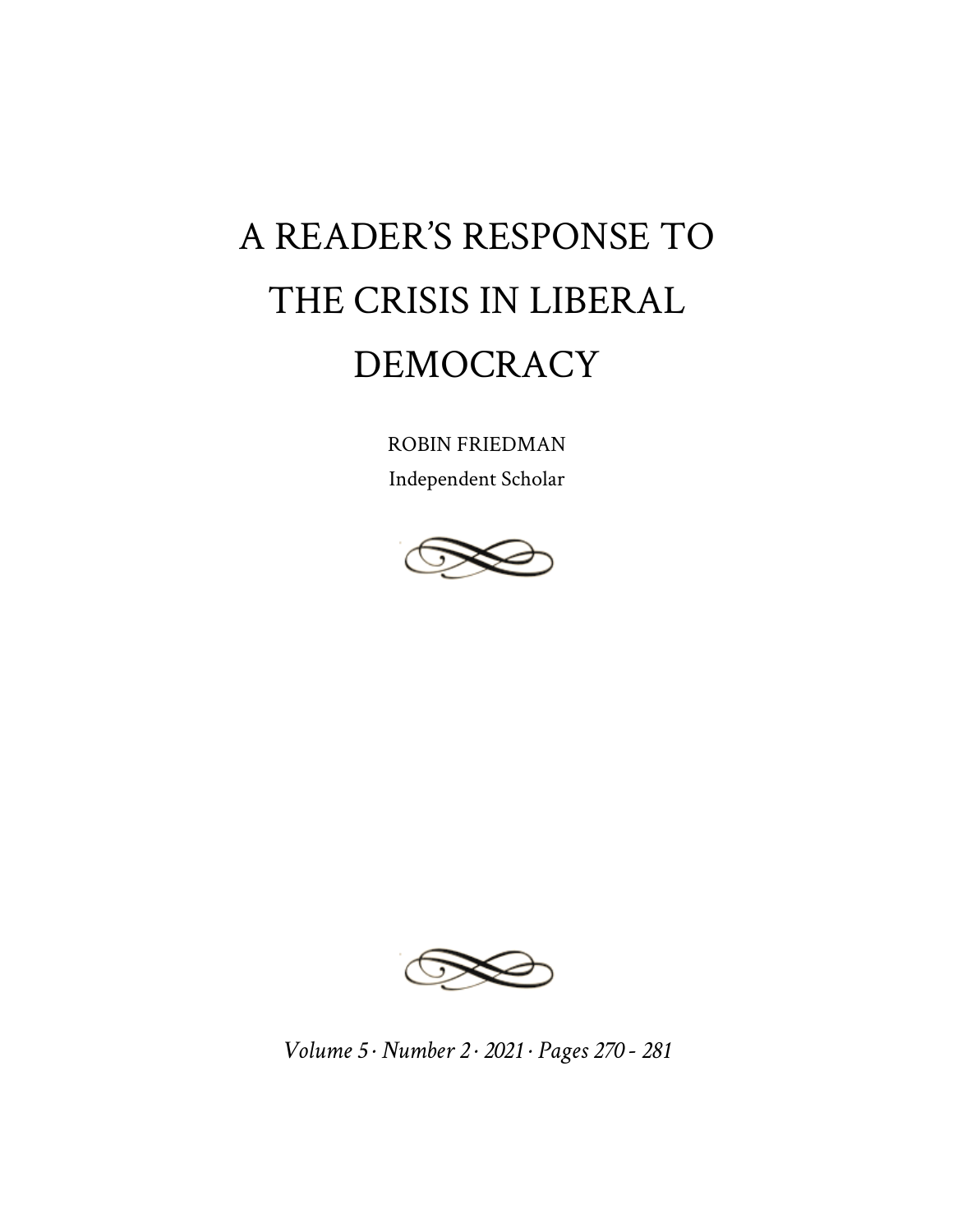am grateful for the opportunity to respond to *Dewey Studies* call for papers addressing the crisis in liberal democracy resulting from the insurrection of January 6, 2021 and other factors. This essay discusses books and ways I have found helpful in thinking about the United States over the longer term that may be helpful to others, particularly to those versed in philosophy and the humanities. I

As has often been observed, the crisis reflects a polarization of views and a long-standing divisiveness among Americans. Americans of all persuasions need to learn to appreciate and to love their country and to find a shared sense of purpose and significance in their country even while they may disagree over many particular things. This essay suggests a range of ways in which philosophers and humanists may help.

The first part of this essay discusses books I have found helpful in understanding the United States and the crisis. The second part of the essay focuses on a specific source, Walt Whitman's essay *Democratic Vistas,* that has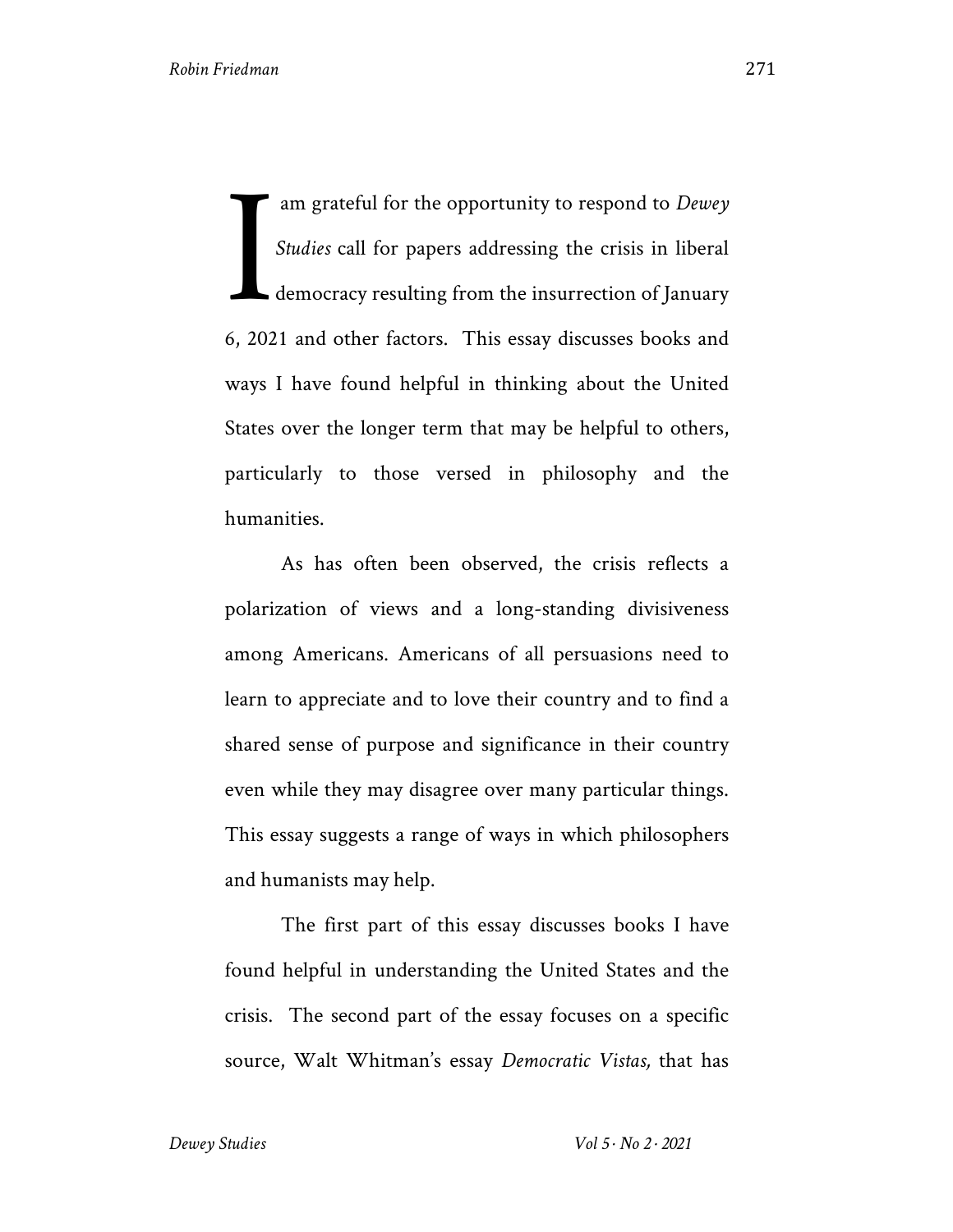much to offer to Americans searching for an understanding and a sense of purpose for their country.

### **Thinking about America**

Americans would benefit from an immersion in their literature, which is remarkable in its depth and breadth. The best source I know to achieve this immersion is the series of books published by the Library of America. Beginning in 1979, the LOA has been making accessible the best of American thought from colonial days to the present, including history, fiction, poetry, philosophy, essay, journalism. and other writing. The many books in the series show how Americans have democratized their literature. It has room both for the difficult novels of Melville and Faulkner as well as, in novelists such as David Goodis and Elmore Leonard, for masters of popular genres such as noir, crime, and westerns. In the series, fascinating but obscure writers, such as the novelist Dawn Powell, share space with writers such as Emerson and the philosopher William James. The series shows the diversity of America. In 2020, the LOA published *African American Poetry: 250 years of*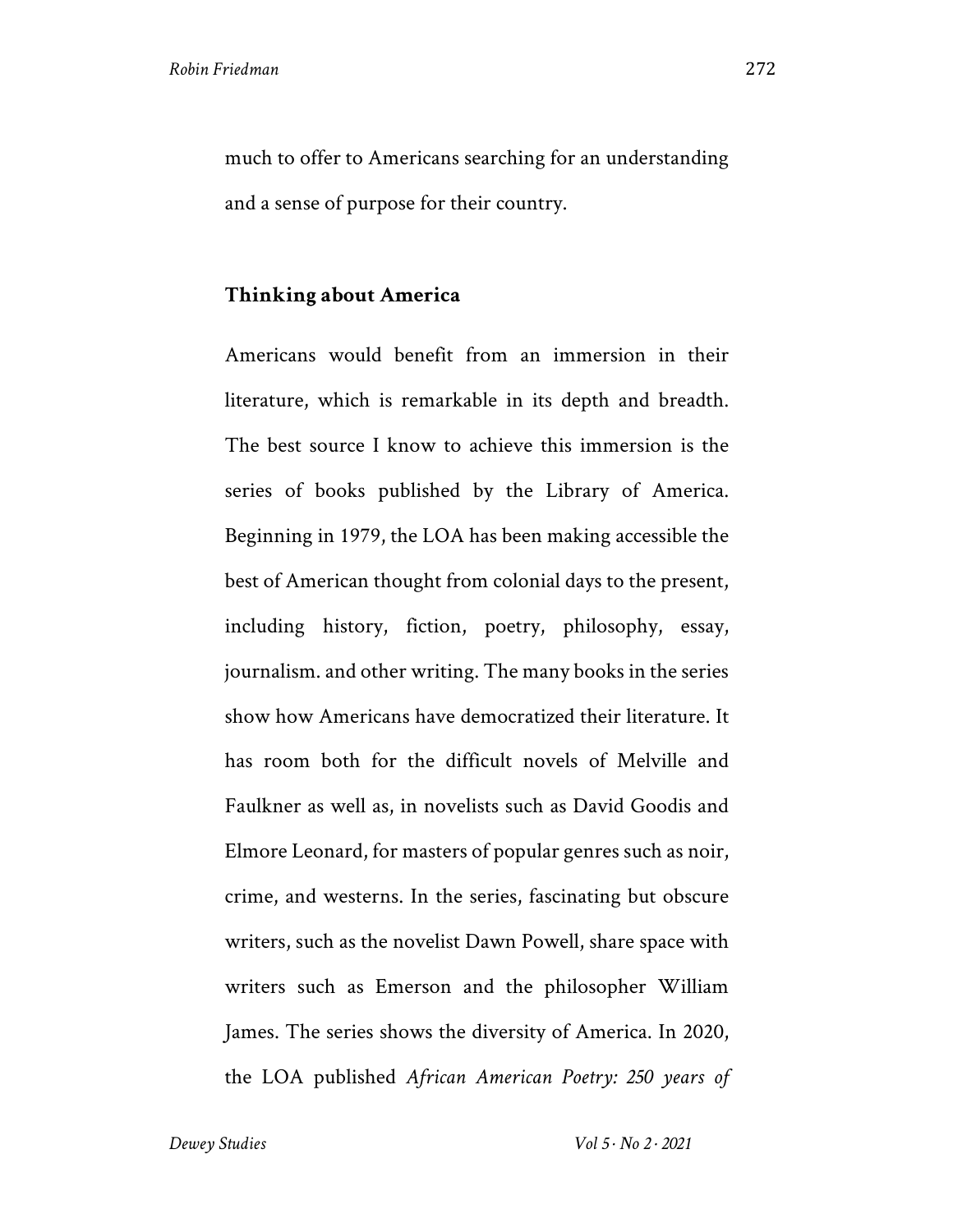*Struggle and Song,* an anthology edited by poet Kevin Brown which celebrates 250 African American poets beginning with Phillis Wheatley and concluding with Jamila Woods. Over the years, I have learned much about the United States, its ideals, and its realities from the LOA. I believe that other readers and students would learn as well and come to appreciate and understand our country more through exploring its literature.

I have also learned over the years from many volumes of the short local American histories published by Images of America and Arcadia Publishing. Images of America celebrates small, particularized American places through photographs, commentary, and text. The books are written by local authors with community ties. There are countless, unique places in the United States, each with its own history. Because my local public library has a strong African American collection, I have had the opportunity to explore books on many African American communities from throughout the country. The local histories in this series have helped me understand the nature and value of community, suggested philosophically in the work of Josiah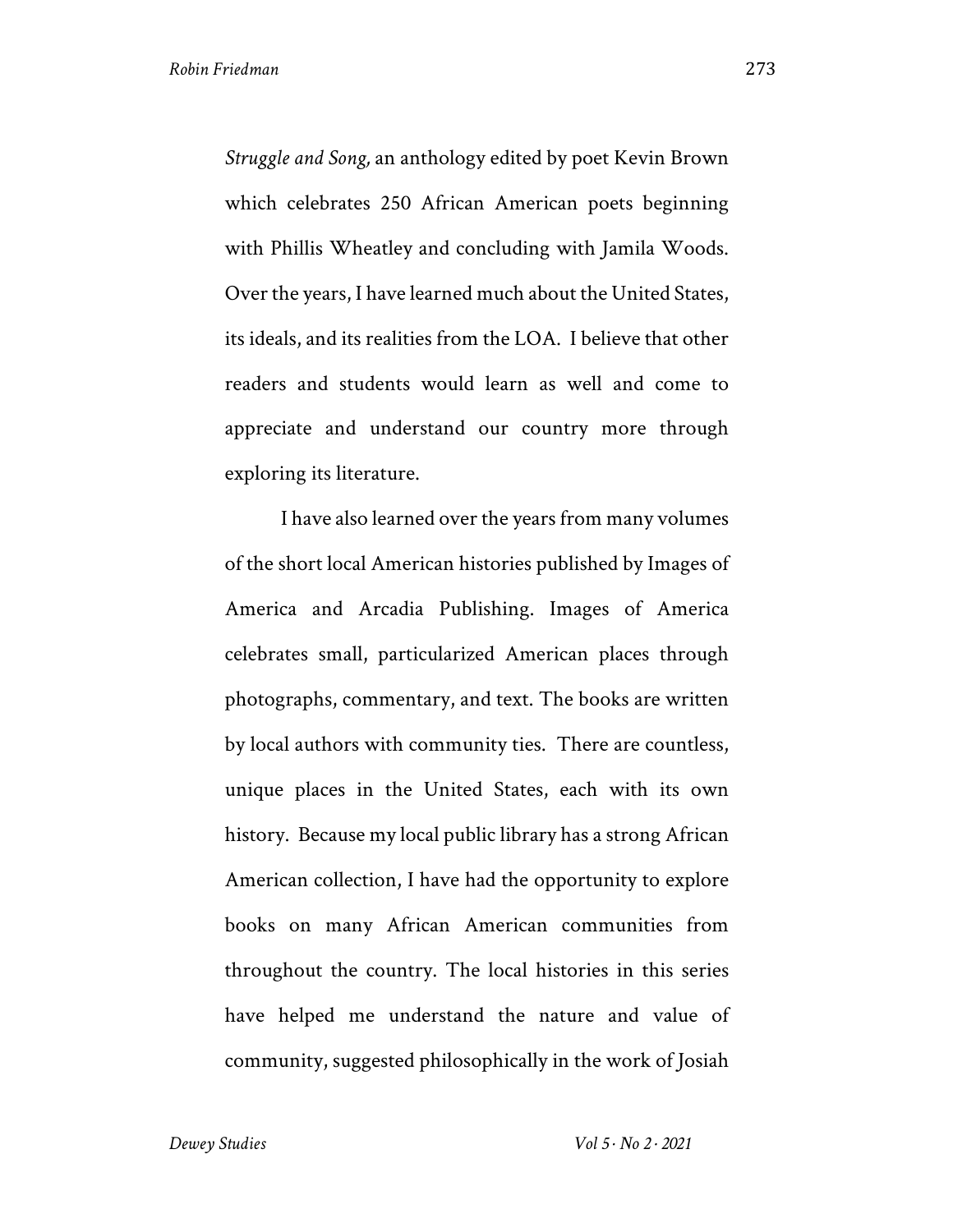Royce. Each of the communities with a place in the series is individual, and each forms a part of a broader America.

I want to mention two recent books that have helped me understand our country as we go through the current crisis. The first book is Harvard historian Jill Lepore's *This America: The Case for the Nation* (2019). Lepore finds a uniqueness to the United States in its development from thirteen separate colonies through a loose confederation, to the formation of a united nation. She sees an America founded on Enlightenment ideals under which men and women of every race, creed, national background are individuals, endowed with inalienable rights. America was a beacon to those sharing and wanting to live by these ideals. From the beginning, however, America fell short in many ways, including its enslavement of African Americans, and its treatment of Native Americans and of prospective immigrants. Lepore encourages Americans to think patriotically of their country and to understand themselves as forming a nation even while understanding how we have fallen short in realizing the ideals we have professed.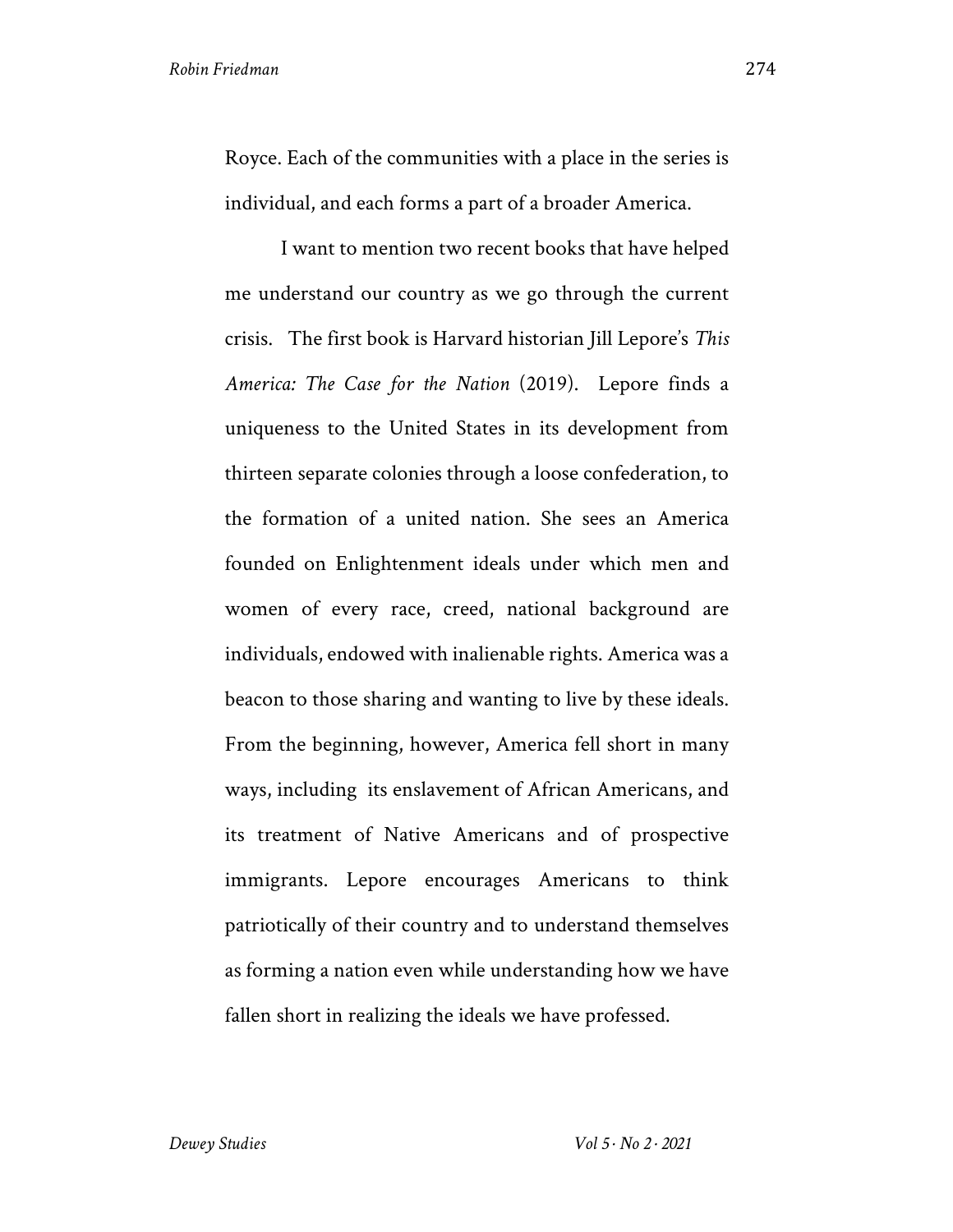The second book is *Reclaiming Patriotism* (2019) by Amitai Etzioni, director of the Institute of Communitarian Policy Studies at George Washington University. Etzioni has written extensively about communitarian philosophy and is the founder of the Patriotic Movement which seeks to end polarization in the United States through a shared commitment to ideals and through a politics of moderation. In *Reclaiming Patriotism*, Etzioni seeks to encourage a love of the United States. His key insight is that love and respect for the United States does not involve the hatred of others. *Reclaiming Patriotism* explores the need for moral dialogue to find commonalities among differences, the importance and limitations of communities, the nature of the common good, the relationship between rights and responsibilities, the need for self-restraint in advancing and pressing one's position in a public forum, ways of finding unity in diversity, and perhaps most importantly finding purpose and meaning in a culture and in one's life separate from sheer affluence once basic human needs have been met. Etzioni and Lepore have both taught me a great deal about American democracy.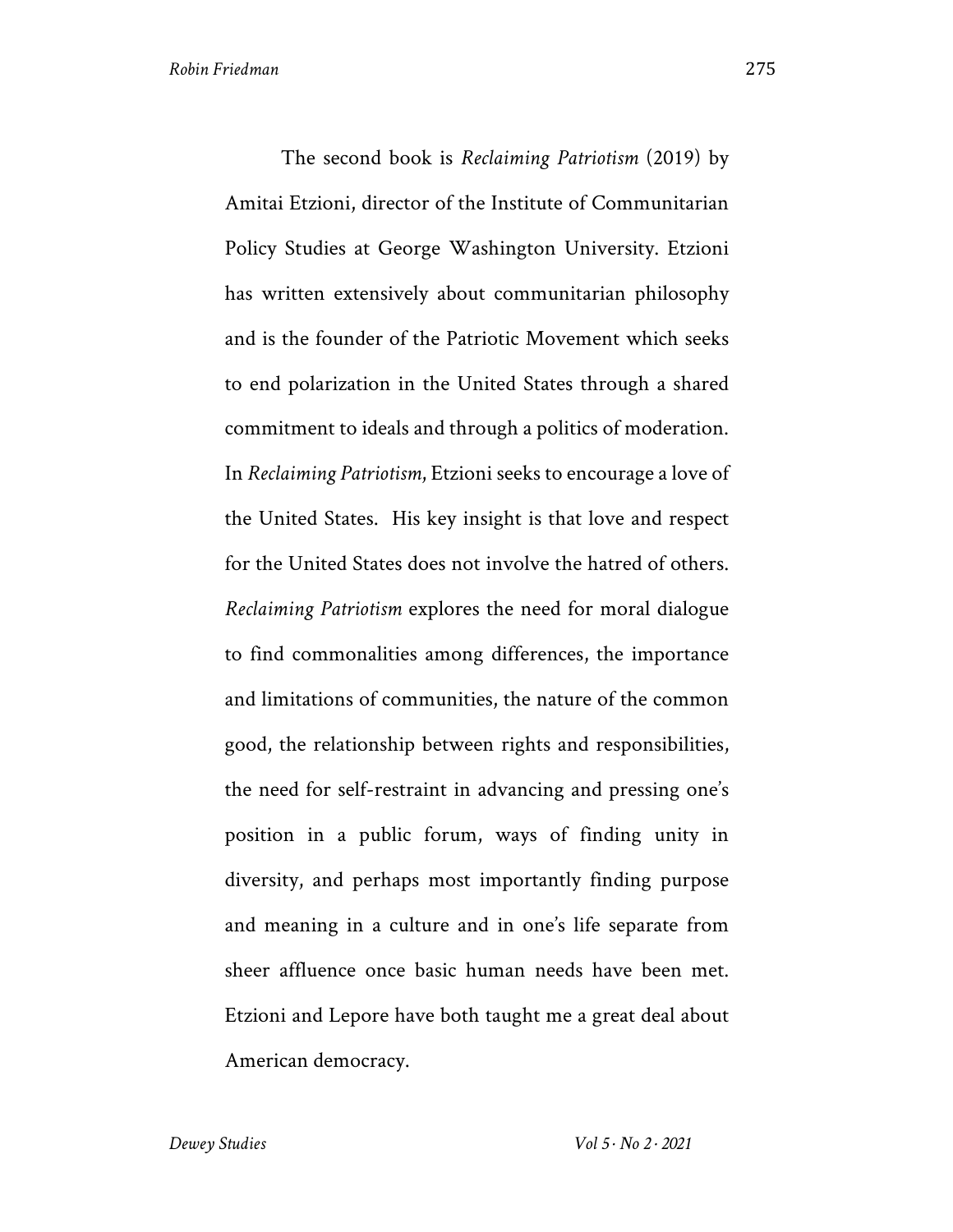## **Whitman's** *Democratic Vistas*

Whitman's seminal 1871 essay *Democratic Vistas* is included in a 1982 LOA volume of Whitman's collected poetry and prose. *Democratic Vistas* is also available in a stand-alone facsimile edition published in the Iowa Whitman Series. The series and the volume are both edited by Whitman scholar Ed Folsom. The volume includes Folsom's introduction, "The Vistas of Democratic Vistas" which is invaluable in understanding Whitman's frequently obscure essay. Folsom properly emphasizes *Democratic* Vistas' failure to address the condition of the freed slaves following the Civil War, a failure which Folsom attributes to Whitman's racism. Folsom also develops the visionary character of Whitman's text and shows how Whitman seemed aware that his racism was undercut by the broader vision of his essay.

Philosopher Jacob Needleman's book, *The American Soul: Rediscovering the Wisdom of the Founders* (2002) also is valuable in studying Whitman's essay. Through a reading of basic American texts, Needleman argues for a metaphysical,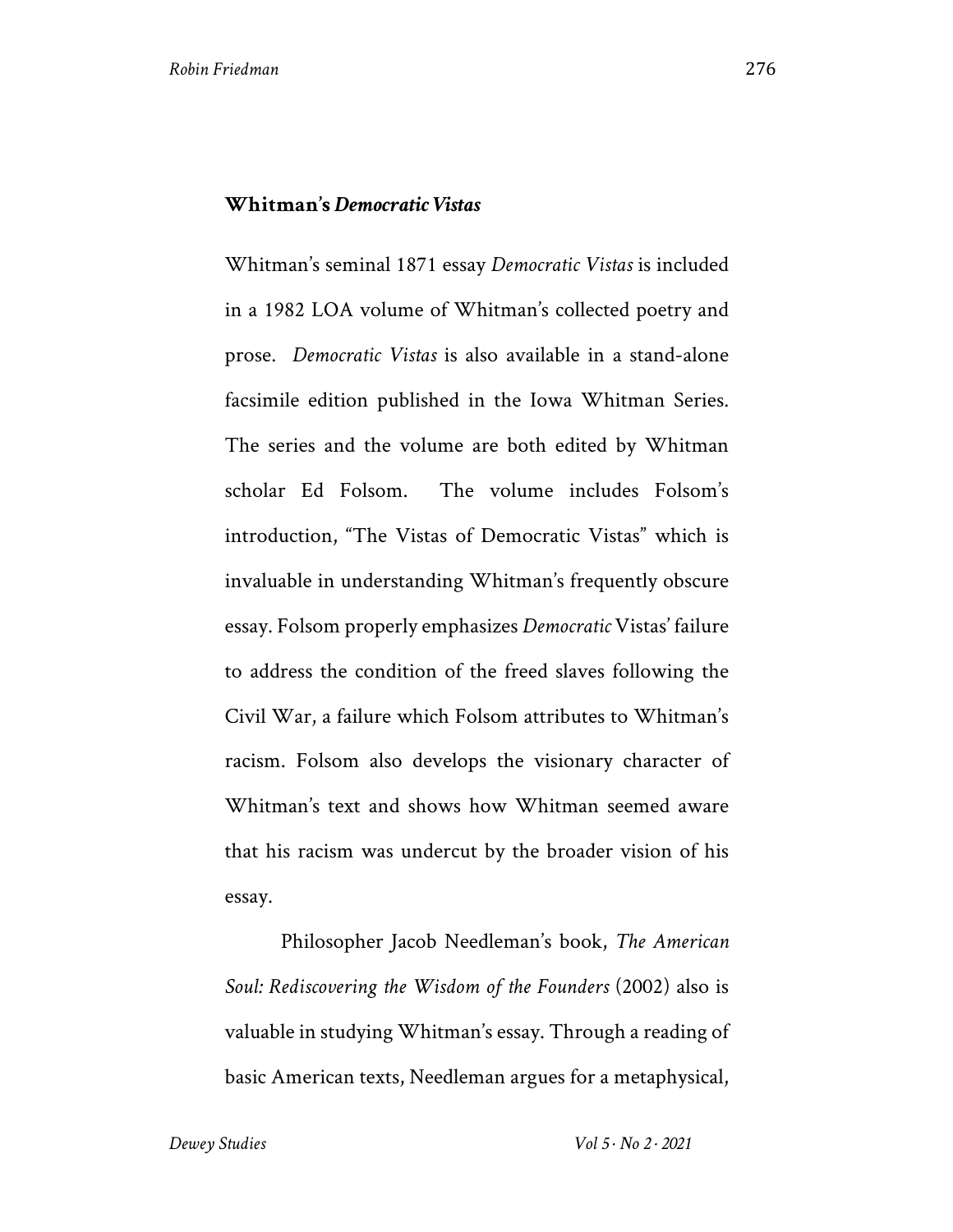spiritual foundation for American democracy rather than only a materialist foundation built on greed, racism, and violence. Needleman devotes a lengthy chapter "Walt Whitman and the Meaning of America" to *Democratic Vistas,*  guiding the reader through the text and returning to give Whitman's essay the last word in his Conclusion. Needleman finds that Whitman assumed the role of "mythmaker" for America in *Democratic Vistas,* a necessary role for a country in search of purpose and selfunderstanding.

In the current crisis, it is valuable to remember that the United States has faced crises before. In *Democratic Vistas* Whitman explored the nature of American democracy in the years after the carnage of the Civil War during the Reconstruction Era. Whitman sharply criticizes Reconstruction America for its materialism, greed, corruption, and lack of interest in democracy and in understanding the meaning of the late War. Whitman explores what he finds precious in the American democratic experiment. As the word 'vista' indicates, he takes a long view.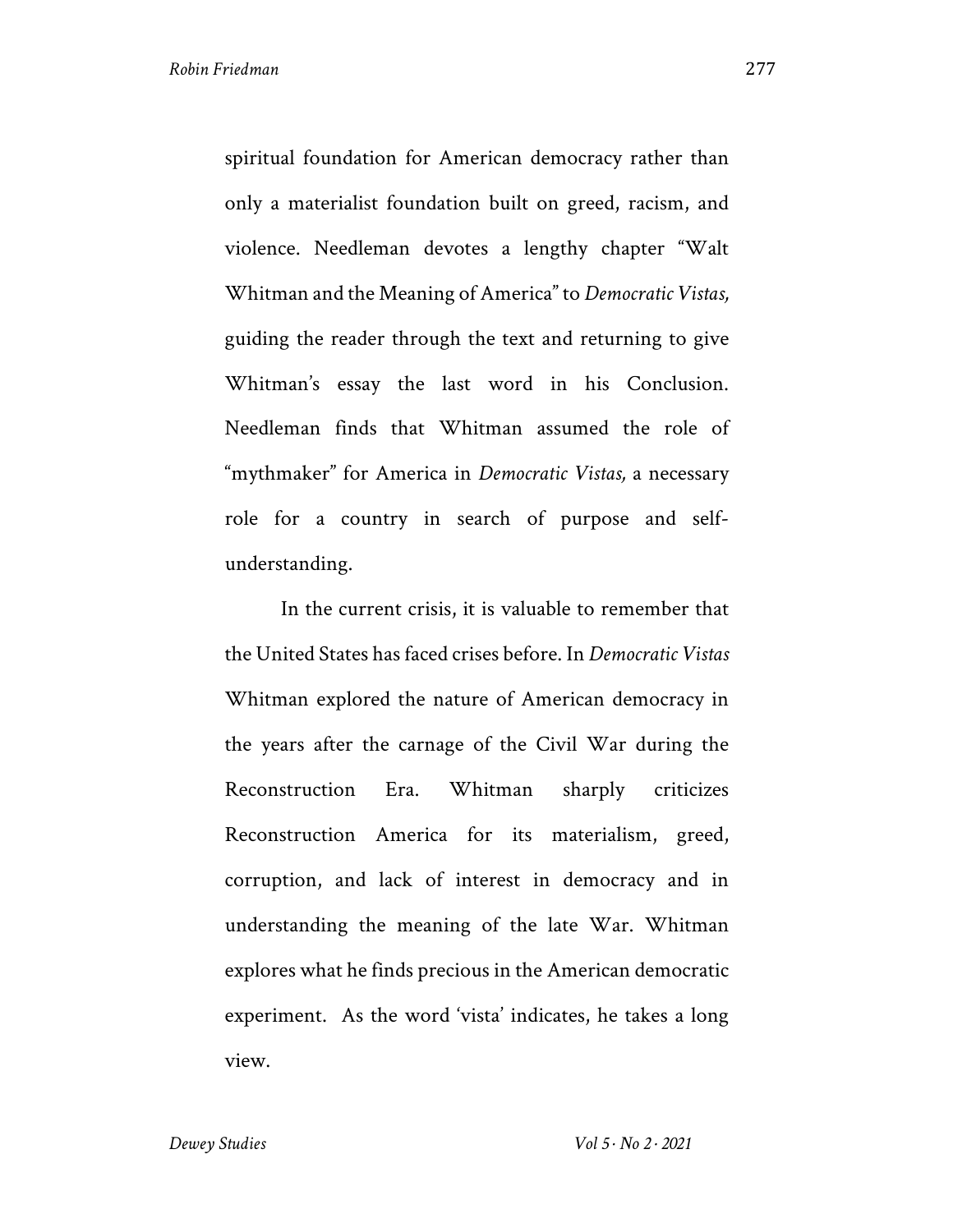Whitman sees the United States as unique in offering for the first time the opportunity for the development of an egalitarian society based upon individual freedom. He contrasts the promise of American democracy with the "feudal" stratified society of Europe that still persisted in Whitman's day. Whitman tries to develop the basis for the American experiment in democracy by expanding upon the nature of both egalitarian community and of individual freedom, goals which frequently are regarded as conflicting. Whitman acknowledges that shared, fairly distributed material prosperity has an important role to play in the success of American democracy. Still, his aim is not to propose the policies that would bring this goal about. Instead, Whitman urges Americans to attend to democracy's (and humanity's) spiritual character, predicated on a strongly idealistically tinged metaphysics and on broad, non-sectarian religious teachings. Whitman sketches a philosophy he calls personalism which recognizes the inherent spiritual nature and worth of every individual regardless of station in life. The realization of individual personhood, for Whitman, depends upon the realization of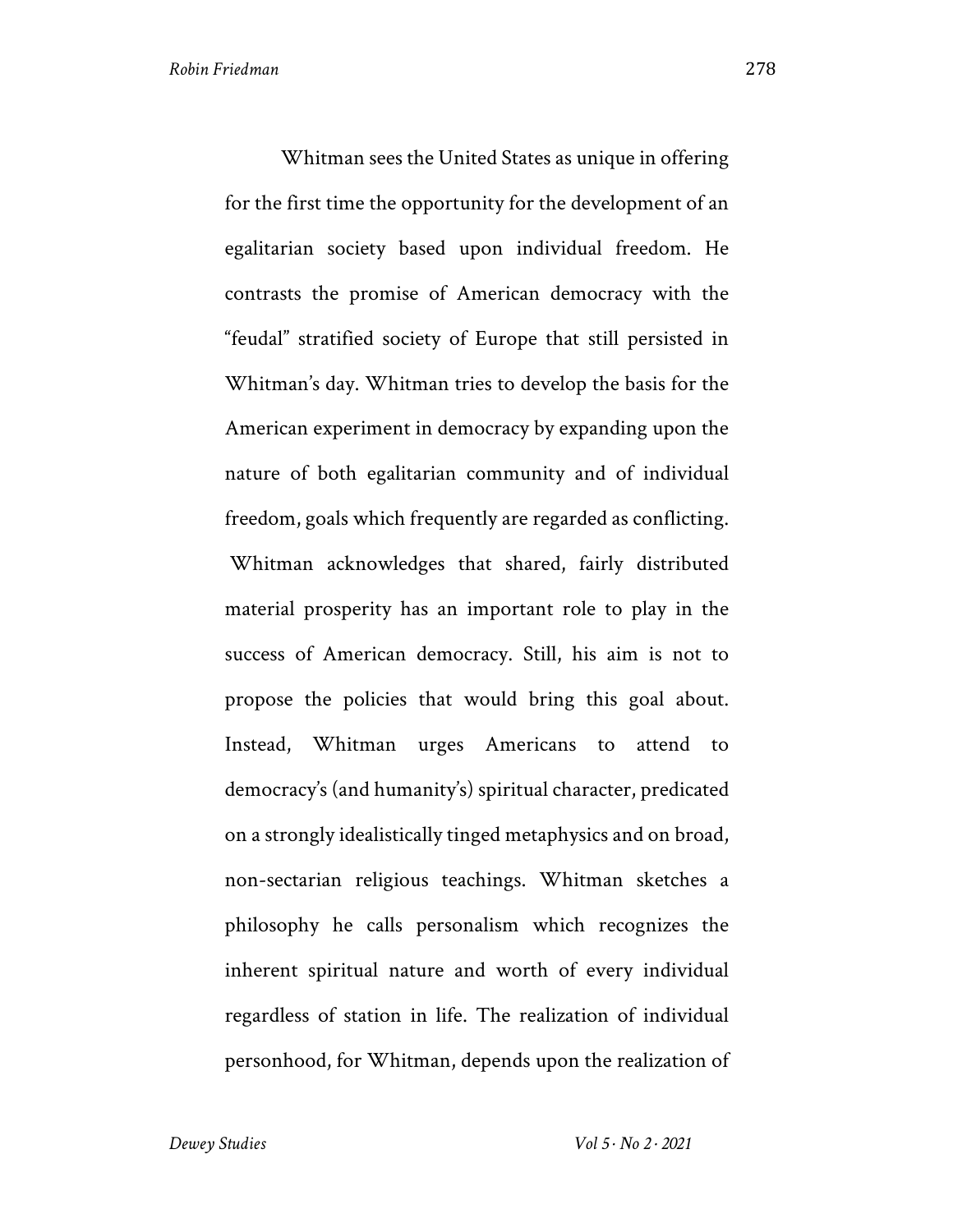shared democratic community. Understanding these values requires, Whitman believes, the development of a democratic American literature that is yet to be written and which, at its best, will rival the feudal literary masterworks of Europe. Whitman's view of a spiritual democracy based upon an idealistic philosophy of personalism remains, in my view, a profound way of understanding the American experience and our current crisis of democracy.

# **Conclusion**

In this paper, we have discussed responding to the crisis in democracy by revitalizing a spirit of patriotism and national purpose. We have suggested how the achievement of these goals might be assisted through various ways of understanding our country's thought as reflected in its literature. Other readers and teachers might indicate how this goal could be advanced, both in selection of works and in pedagogy.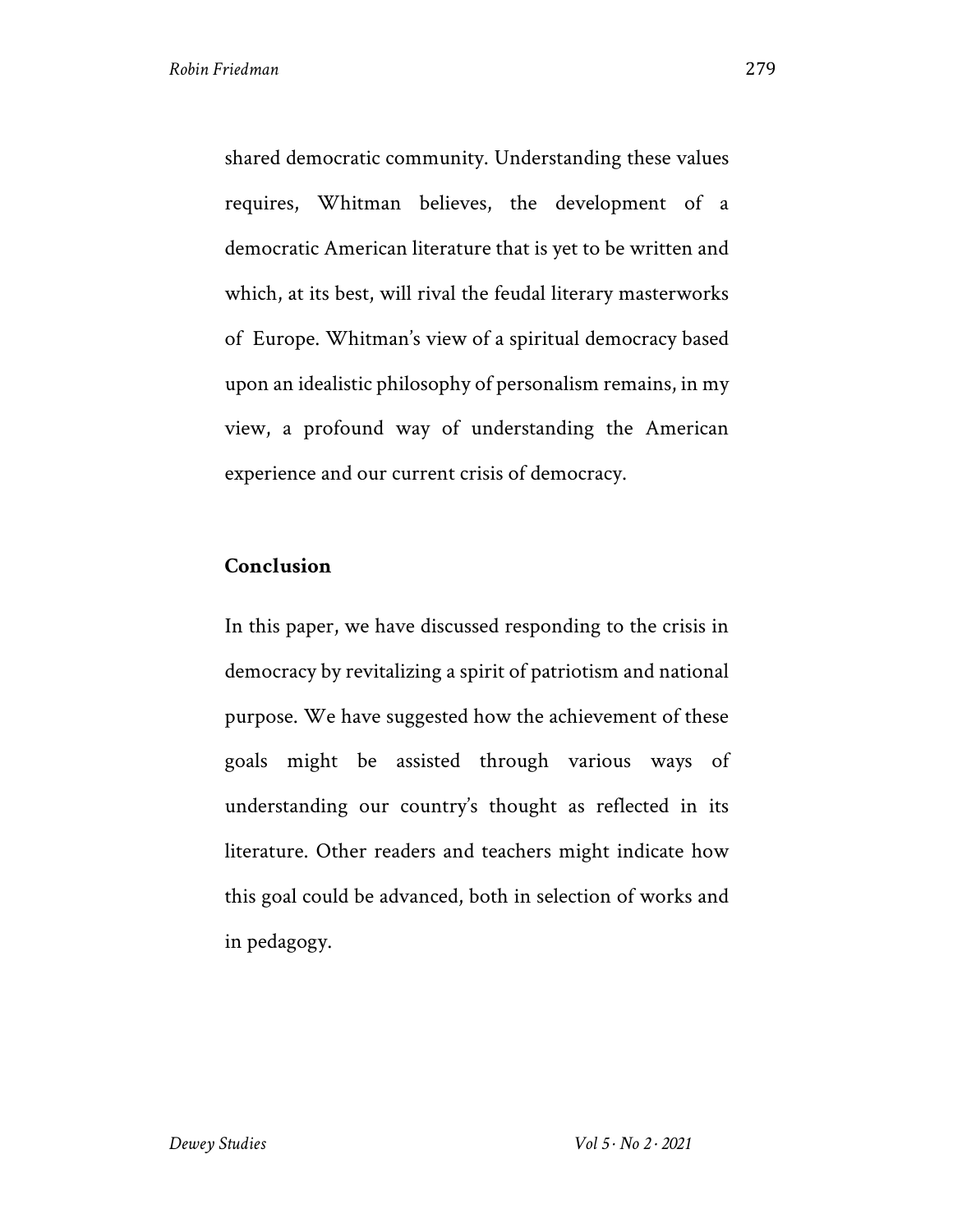### **REFERENCES**

Brown, Kevin ed, .*African American Poetry: 250 Years of Struggle and Song*, New York, Library of America, 2020, Print.

Etzioni, Amitai, *Reclaiming Patriotism,* Charlottesville, University of Virginia Press, 2019, Print.

Lepore, Jill, This America: *The Case for the Nation,* New York, Liveright, 2019, Print.

Needleman, Jacob, *The American Soul: Rediscovering the Wisdom of the Founders,* New York, Jeremy Tarcher/Putnam, 2002, Print.

Whitman Walt, *Complete Poetry and Selected Prose,* Justin Kaplan, ed, New York, Library of America, 1982, Print.